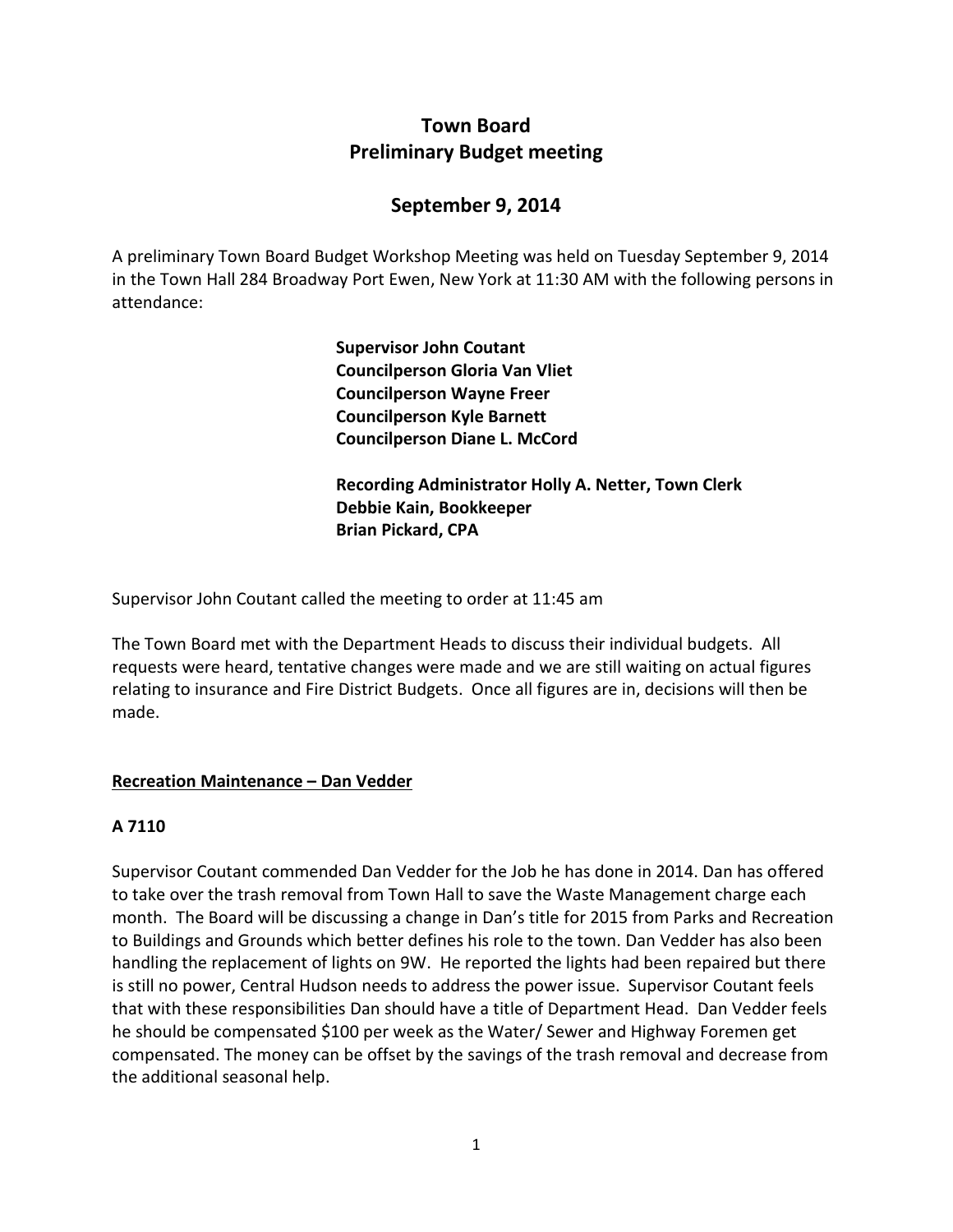A new dump truck will be needed in 3-4 years. Dan would like \$15,000 set aside in a reserve account over the next few years specifically for Building and Grounds vehicle replacement. The account can be established during a regular meeting. A snow plow is needed for the truck at a cost of \$4,895.00 which will enable him to plow town hall and will stretch the life of the dump truck.

#### **A 1720 all parks maintenance -** no change

**A 1620 Building –** Vacuum needed reallocating funds from SRI line, no change in bottom line. Councilperson Wayne Freer will get information regarding the industrial style vacuum they use at the college.

#### **Building Department - Tim Keefe**

#### **A3620**

The budget line for supplies increased because the individual departments are budgeting for their individual toners and office supplies. A new printer will be needed, \$150. The contractual amount for the phone has changed. There is no longer a separate bill for a building department cell phone so Tim will receive a flat \$500 contractual reimbursement for the use of his personal phone. There will be \$300 allotted for Folders, \$300 Toner and \$300 Office Supplies.

Bookkeeper Debbie Kane asked if she was to break down all of the contractual items line by line. It was decided it would be line by line. The software will allow the figures to fold back in to one line for year end reporting. However, the Board will be able to see a breakdown of the figures throughout the year.

## **Tax Collector – Bernice McNierney**

#### **A 1330**

Bernice will add a person during the months of January and February with no change to the bottom line.

#### **Highway Department – Mike Cafaldo**

#### **5010 Personnel**

\$34,434.00 has been in the budget line for Karen 's salary however she only makes \$32,000.00 because she no longer receives overtime for plowing. Mike would like to increase her salary to \$34,434.00. Karen will be making \$16.55 per hour without having to increase the payroll budget line.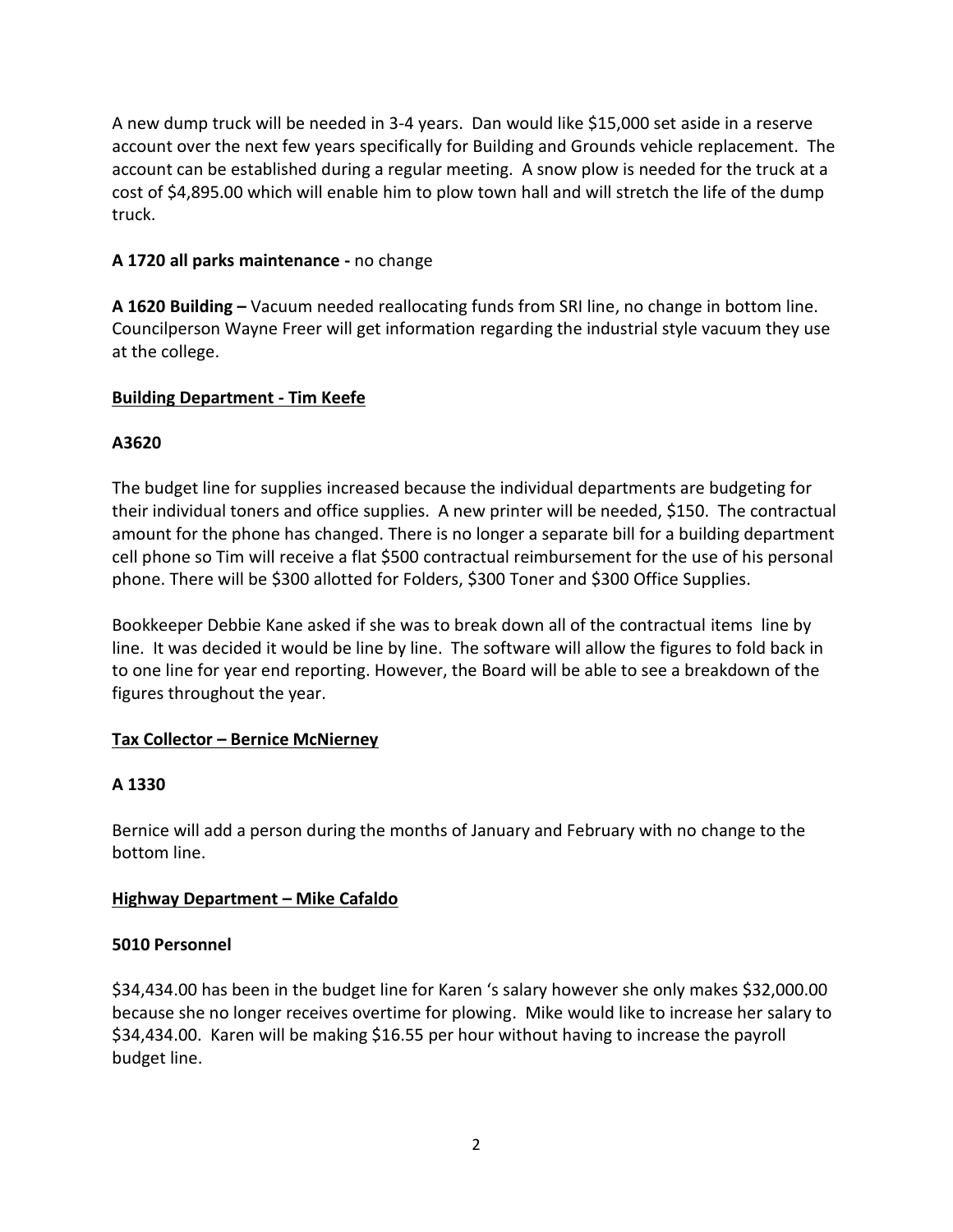### **5110 – General Repairs**

Mike Cafaldo asked for a 5% increase to the contractual line because there are many roads that need to be repaired in Port Ewen.

#### **5111 FUEL**

Ulster County Sheriffs are no longer purchasing their fuel from us so the revenue line will be decreasing \$40,000 as well as the Fuel line will be lowered to 108,569.12.

#### **Misc**

Recent auction of old equipment brought in approx \$13,000 and can be used toward new sanders. An increase is expected in the salt and sand costs for the snow removal. There are drainage issues that need to be addressed. After the preliminary numbers are calculated the individual line items will be determined.

#### **1355 Assessor - JoAnna Mignone**

JoAnna Mignone, Town of Esopus Assessor, is requesting a \$5,000.00 increase in her salary. She feels she attended school and got a good grade, she kept the assessment at 100% and feels she has proven herself. JoAnna also reported her salary is low compared to other Assessors in Ulster County. There was an increase in supplies for ink and photo paper; all new photos that are scanned for the County will be printed and kept in the property files. An increase of \$500 in overtime is also requested because the Assessor and her Deputy will be out of the office taking the pictures and need to have the part-timer come in to cover the office. She also recommended the education and travel increased by \$500. The Board will review the salary request in a future budget meeting.

#### **Waterfront Advisory Board**

An additional port a potty will be needed at Light House Park. The Board will have a conversation with Scenic Hudson to see if they will share the cost since many people use their trails as well.

#### **1410 – Town Clerk – Holly Netter**

Holly Netter, Town Clerk, decreased her overall budget by \$4,181. Equipment that was needed was able to be purchased out of this years' budget. A dog enumeration was budgeted for 2014 and will not need to be in the 2015 budget. Dog revenue is half of what it was in 2013. The majority of dogs that are housed at the kennel belong to the City of Kingston and a small number belong to the Town of Ulster. The Town will consider closing the kennel and look into options of housing our dogs at a local kennel/Vet. Options to house Esopus dogs will be researched before final decision will be made.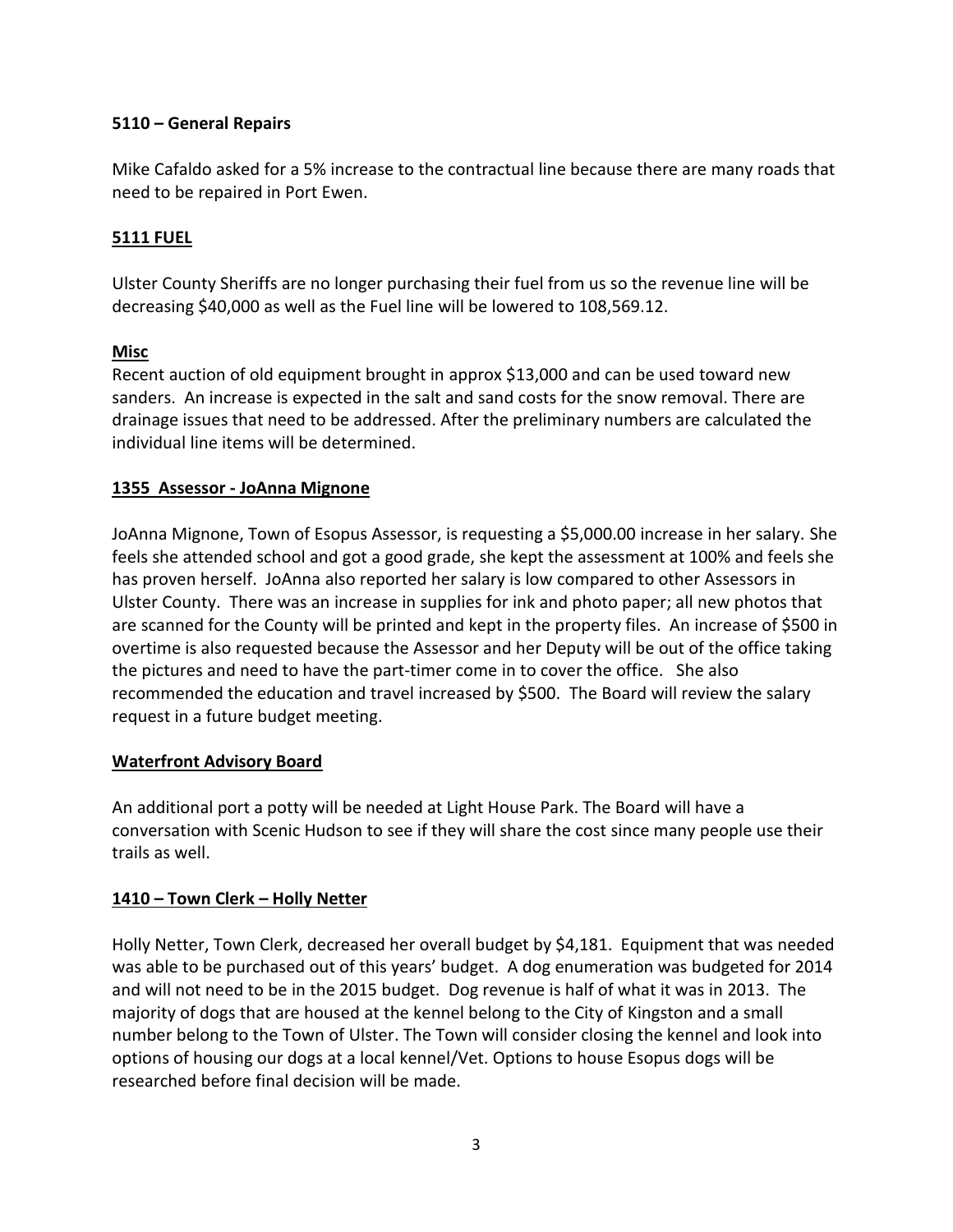#### **1220 - Supervisor**

The Supervisor's Budget has a minor increase for a printer, calculator and toner cartridges.

**7620.400 Senior Recreation** - No changes to the Senior Budget.

**1320 Auditor -** Contractual expenses increase by \$250.

**1420 Attorney – no change**

**1450 Elections -** 2015 estimate of cost is \$29,966.

**1680 – Data Processing** - Harris support has gone up, increased by \$6,000

**1910 Insurance /Worker Comp -** will increases in 2015 to \$92,975

**1920 Municipal Dues – no change**

**1930 Judgment Claims– no change**

**3310 Traffic control– no change**

**3650 Demolition Buildings** – increased to \$15,000 and is offset by revenue line 32

**Preliminary budget workshop was tabled at 4:30pm and will be continued September 16, 2014, at 7pm.**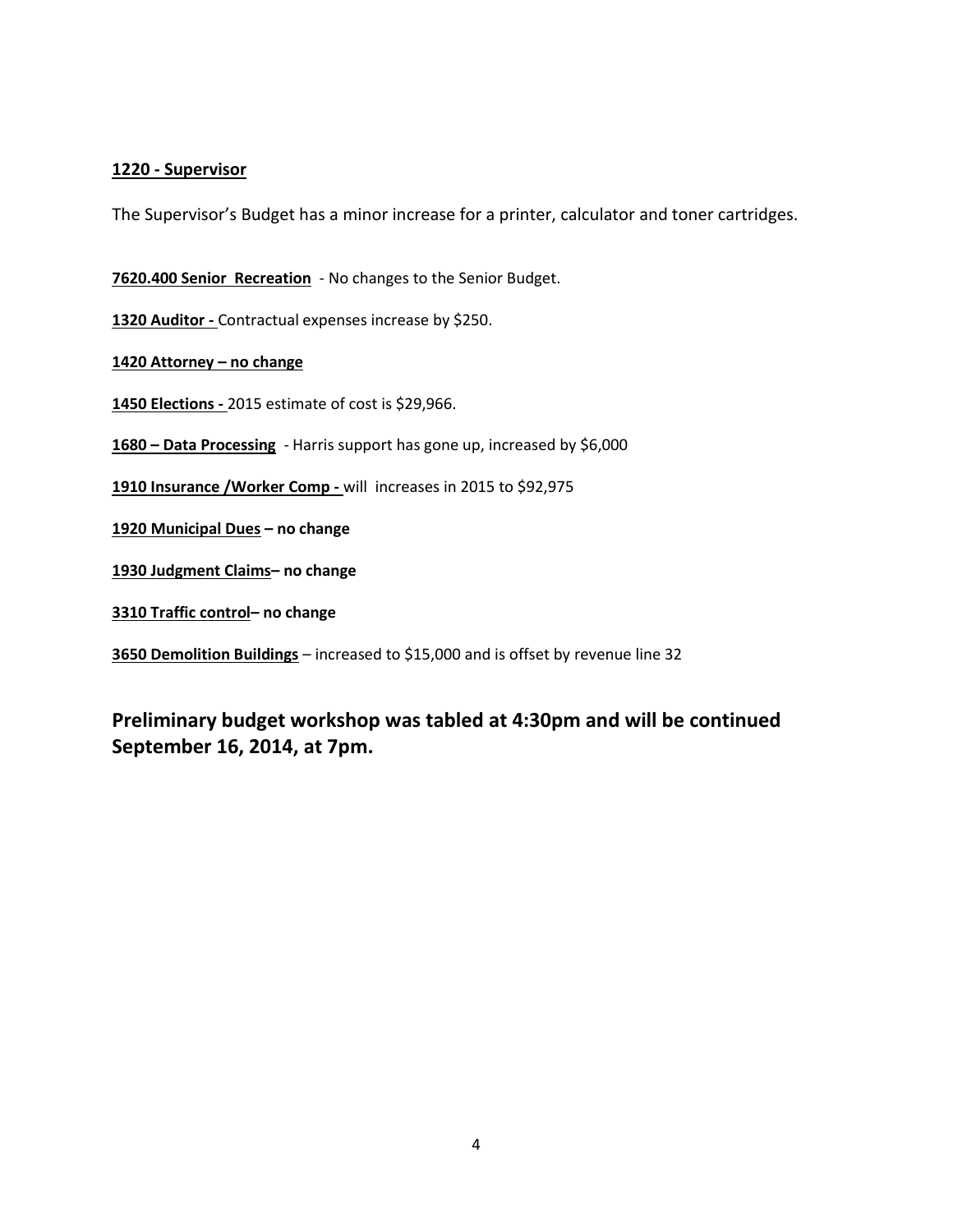# **Town Board Continued Preliminary Budget and Workshop Meeting**

# **September 16, 2014**

A continuation of the preliminary Town Board Budget Meeting was held on Tuesday, September 16, 2014 in the Town Hall 284 Broadway Port Ewen, New York at 7:00 PM with the following persons in attendance:

> **Supervisor John Coutant Councilperson Gloria Van Vliet Councilperson Wayne Freer Councilperson Kyle Barnett Councilperson Diane L. McCord**

**Recording Administrator Holly A. Netter, Town Clerk Debbie Kain, Bookkeeper Brian Pickard, CPA**

Supervisor John Coutant called the meeting to order at 7:05 PM

The Town Board met with the remaining Department Heads to discuss their individual budgets. All requests were heard, tentative changes were made and we are still waiting on actual figures relating to insurance. Once all figures are in, decisions will then be made.

#### **Water/Sewer – Don Kiernan**

Water Superintendent Don Kiernan proposed a 10% increase in the Sewer Rate. The sewer cost has become astronomical and the rate being charged is not keeping up. Our bills from the City of Kingston are getting higher every year. Don gave an example explaining that he rebuilt a pump and it cost \$10,000 where 10 years ago that is what it cost for a new pump.

#### **Court – Elizabeth Shanley – Manicone**

The court's budget had a minor increase to account for the purchasing of envelopes and copy paper, which in prior years were not budgeted for.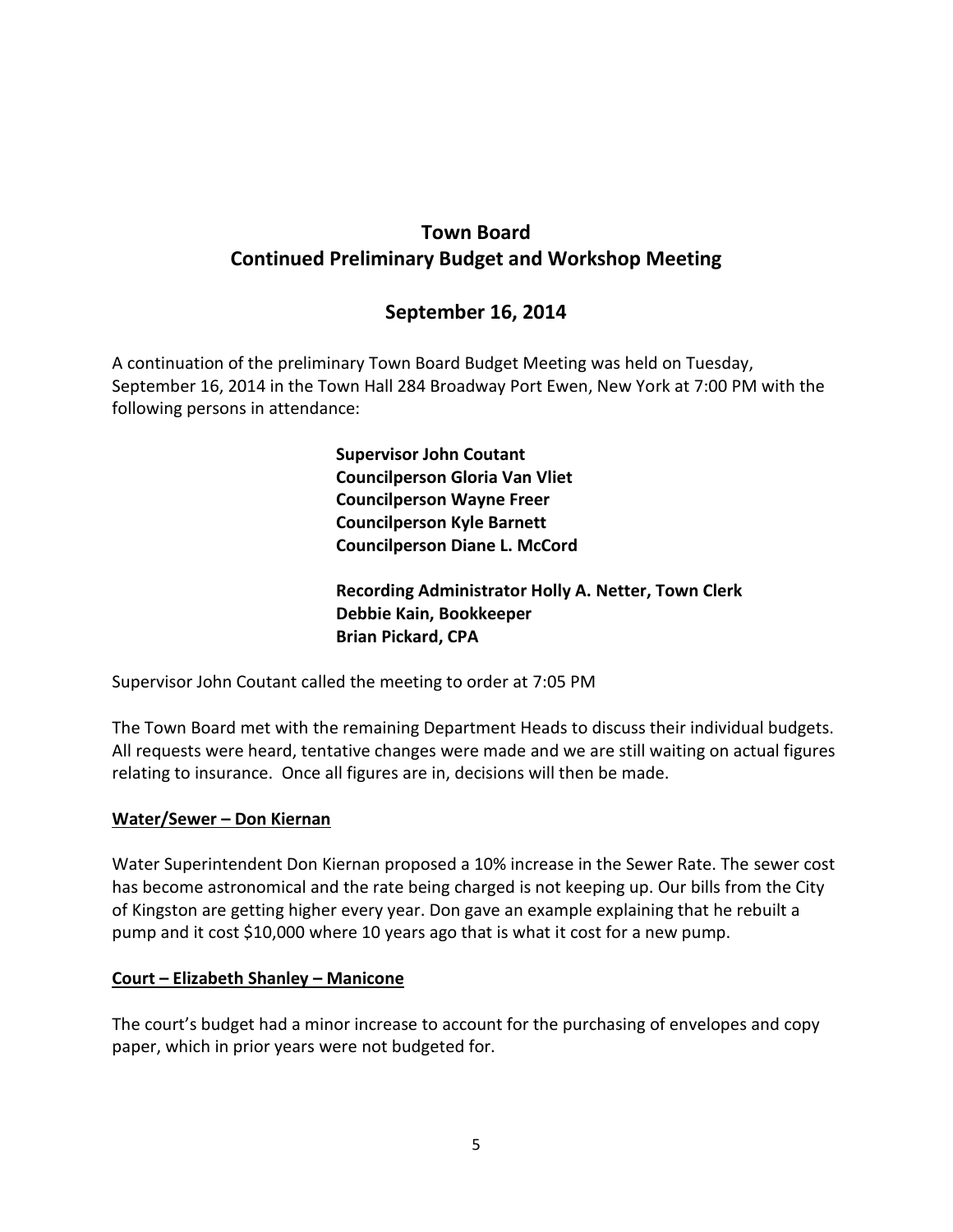#### **Recreation – Kathy Discuillo**

Minimum wage will increase next year causing the personnel line to have an increase. The Recreation Board would like to purchase a Hot Chocolate /Cappuccino machine to be used during town events. Kathy Discuillo will research the options that are available. Kathy also reported there was an increase in the number of children that participated in the summer camp this year.

#### **Transfer Station – Kurt Dankelman**

Kurt Dankelman, Recycling Coordinator, has requested a 2% raise in his salary to operate the Transfer Station. If the decision is made to close the kennel, it affects the water supply to the transfer station trailer. The suggestion has been made to purchase a shed that is large enough to house a toilet, sink, heater, hot water tank and a counter for servicing the people. The shed would have to be insulated, sheet rocked and has to have a heavier door framed in to allow for the traffic. Lighting would also have to be installed. Supervisor Coutant feels 12' x 20' is an adequate size to accommodate his needs. Supervisor Coutant feels there is not a need to pour a concrete slab. He believes if the ground is level the Highway Superintendent can lift it up high enough to insulate the bottom and cover with plastic. However, Councilperson Wayne Freer feels the cement slab is a better choice. It is not going to shift or settle and the shed can be bolted down. Councilperson Freer also said we need to make sure the snow load is adequate. The placement and layout of the heater and an on-demand water tank was discussed. The shed will take  $4 - 6$  weeks to be delivered. Kurt Dankelman looked at two companies, Bayhorse and Brads Barns, and he reported a unit 12 x 24', 7'4" walls on outside and includes 2 extra windows would cost \$5,850 with free delivery. This height will allow for a standard house door to be installed to allow for the higher volume of traffic. A wall may need to be added for a storage closet in the utility area. Further research will be done and costs will be calculated. This should be done prior to the onset of cold weather and funded from this year's budget.

Supervisor Coutant told Kurt he had to find someone to buy the tires that are at the Transfer Station that have been there for years. Kurt said no one buys tires, it's a dead issue. He also reported no one takes the electronics any longer. Kurt also said you are not allowed to charge for electronics. We take it in and have no way of getting rid of them.

Bookkeeper Debbie Kain confirmed the Town will still be absorbing the cost of the phone and electric even with the 2% increase requested; Supervisor Coutant said yes.

2015 UCRRA budget was given to Kurt Dankelman for review.

At the Transfer Station there is a Garage that is utilized by the Highway Superintendent, Mike Cafaldo. The garage door is beyond repair and needs to be replaced. Rich Terpening will be asked to look for a used door to replace that.